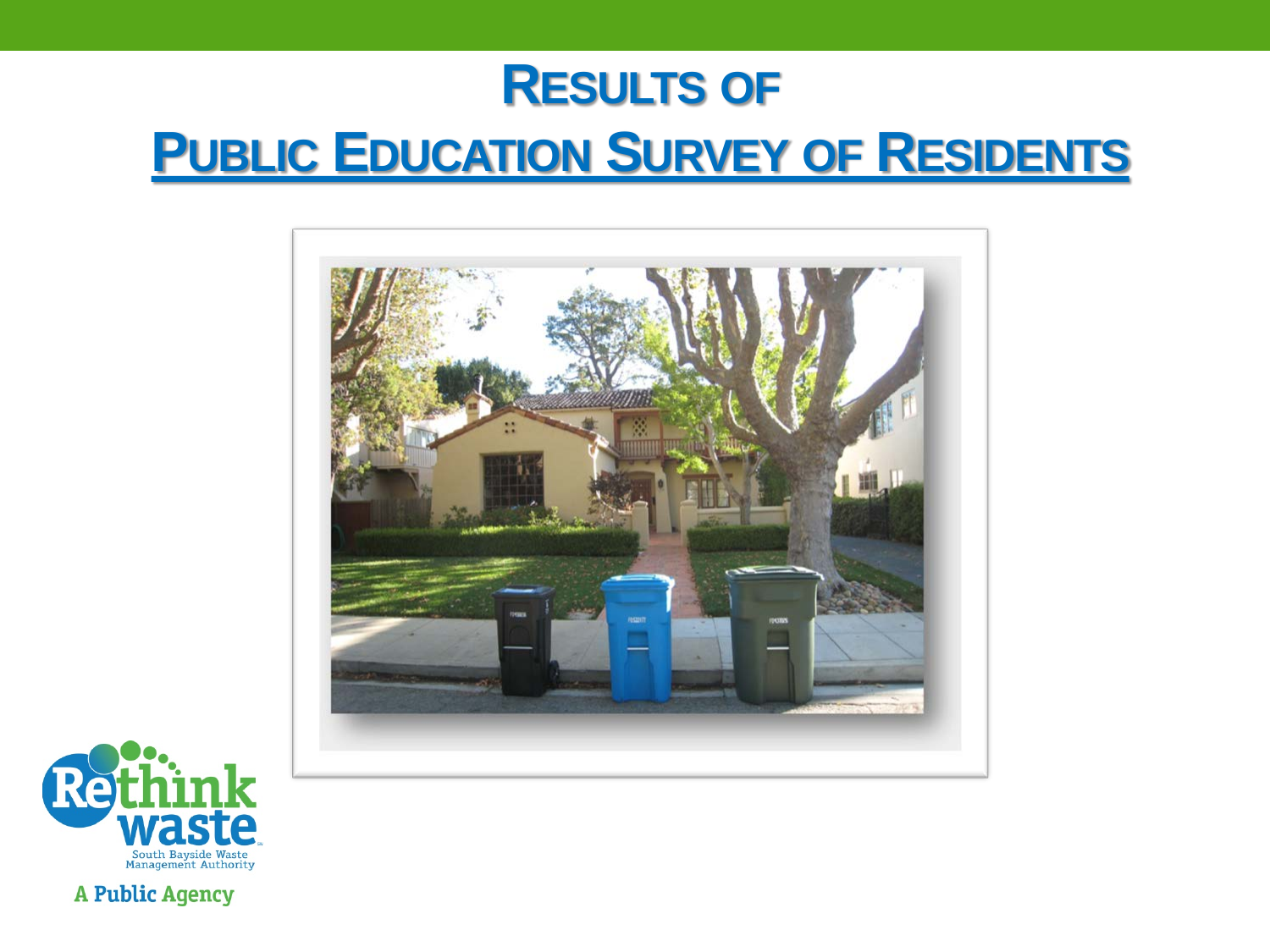#### **Overview and Research Objectives**

- Godbe Research commissioned to conduct a residential survey to gather feedback on how residents prefer to receive information on CartSMART and related services
- Findings also to be used in developing the FY1415 public education and outreach budget
- 1,230 phone interviews conducted April 10-21, 2014
- Margin of error of  $\pm 2.5\%$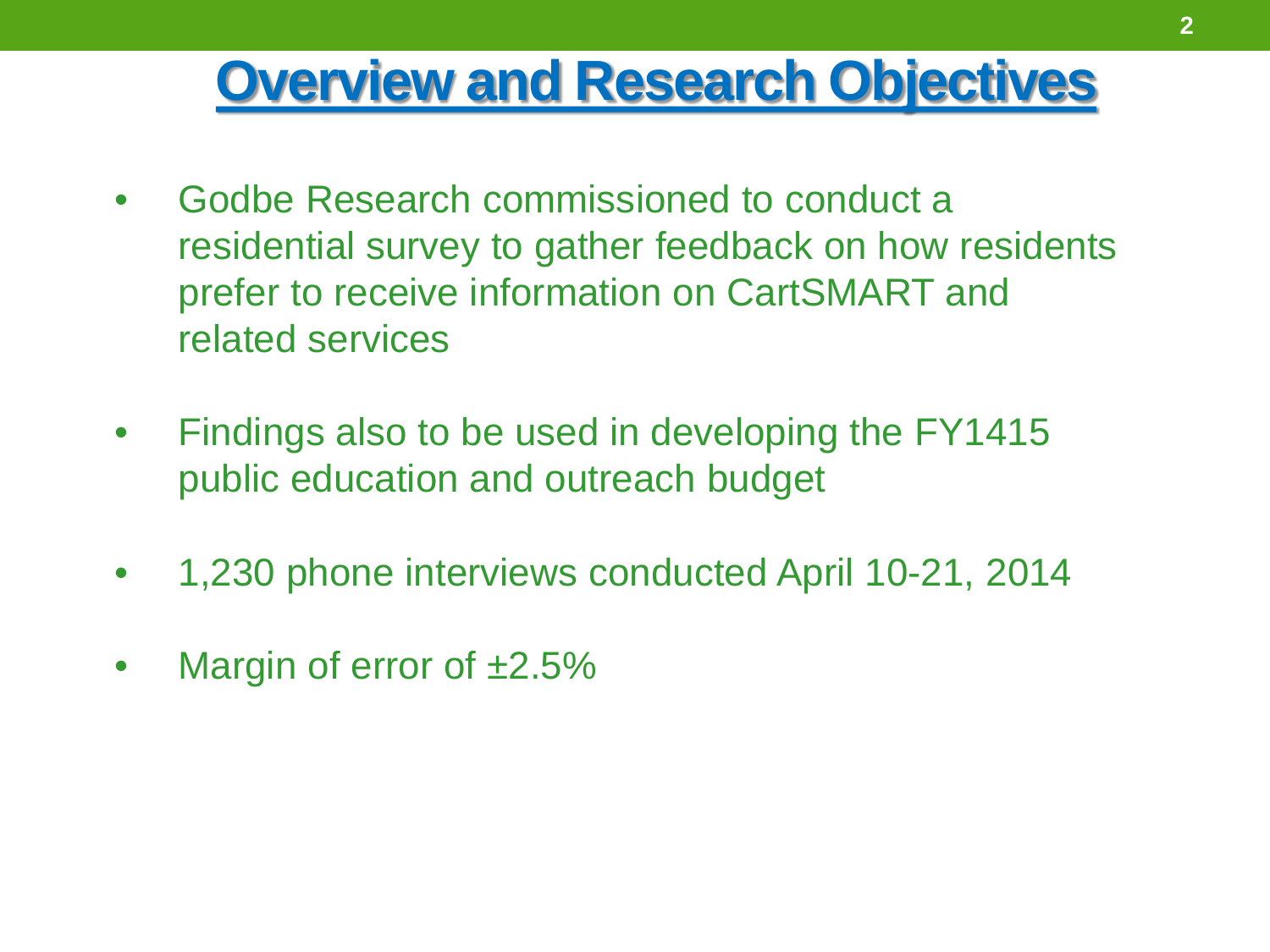#### **RethinkWaste Awareness**



- High to low: Before today, have you seen, heard or read anything about RethinkWaste?
	- Yes: San Mateo County 57.2% to East Palo Alto 33.0%

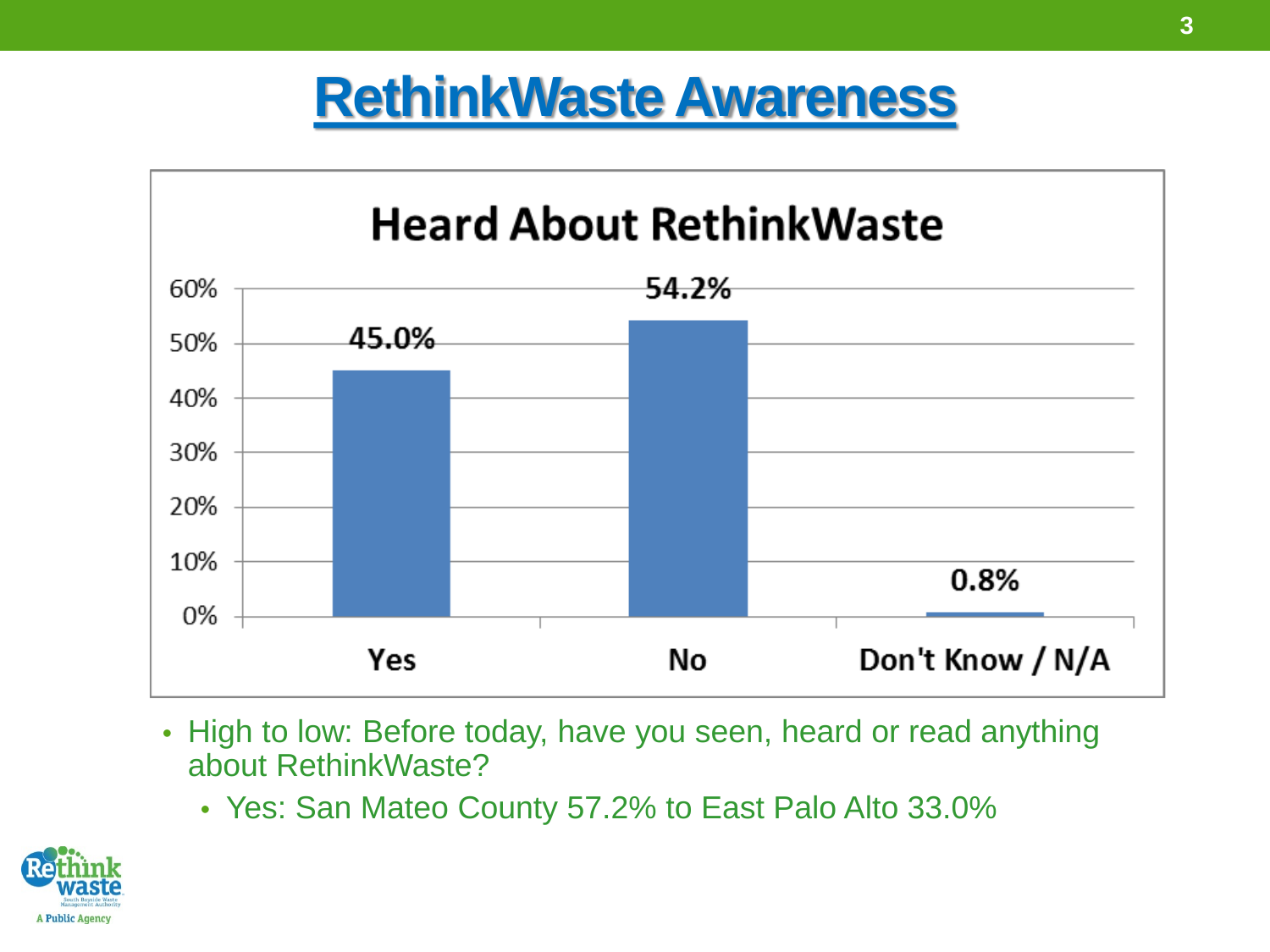#### **RethinkWaste Awareness Continued**



- High to low: Government agency?
	- Yes: Belmont 46.7% to Atherton 9.1%
- High to low: Owns Shoreway?
	- Yes: Foster City 54.9% to San Mateo 24.7%
- High to low: Provides public education?
	- Yes: West Bay Sanitary District 74.9% to San Mateo 39.3%

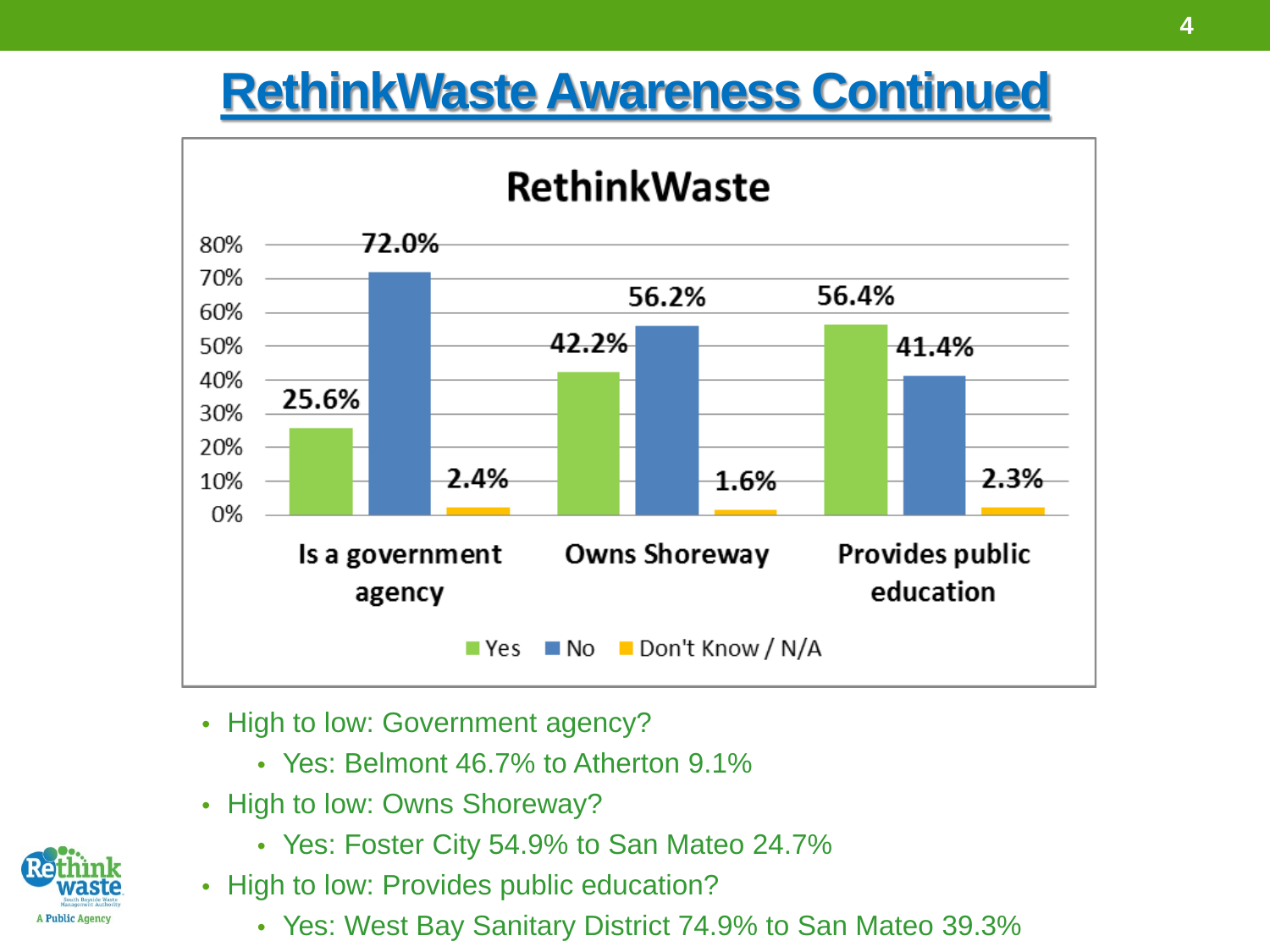## **Information Source Preference**



- Top four preferences:
	- Brochures, mailers or flyers 32.8%
	- Email/email blast 21.2%
	- Bill inserts  $-13.3\%$
	- Newspaper 10.9%

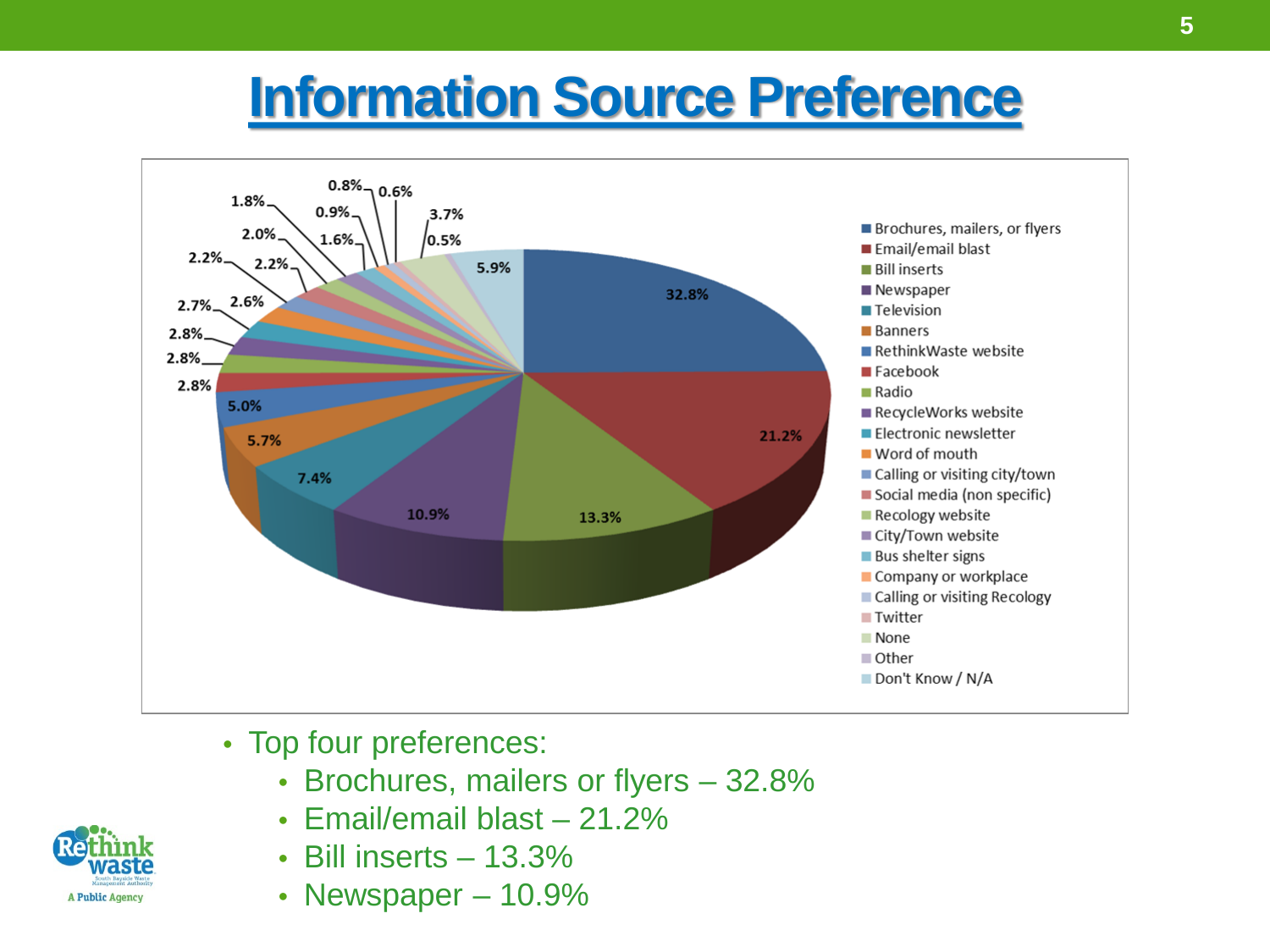## **Rethinker Newsletter Delivery Preference**



- High to low: Directly in mail?
	- Yes: Hillsborough 70.7% to Atherton 44.8%
- High to low: Inserted in garbage bill?
	- Yes: Atherton 29.1% to East Palo Alto 4.8%
- High to low: Electronically?
	- Yes: Foster City 29.2% to Hillsborough 8.5%

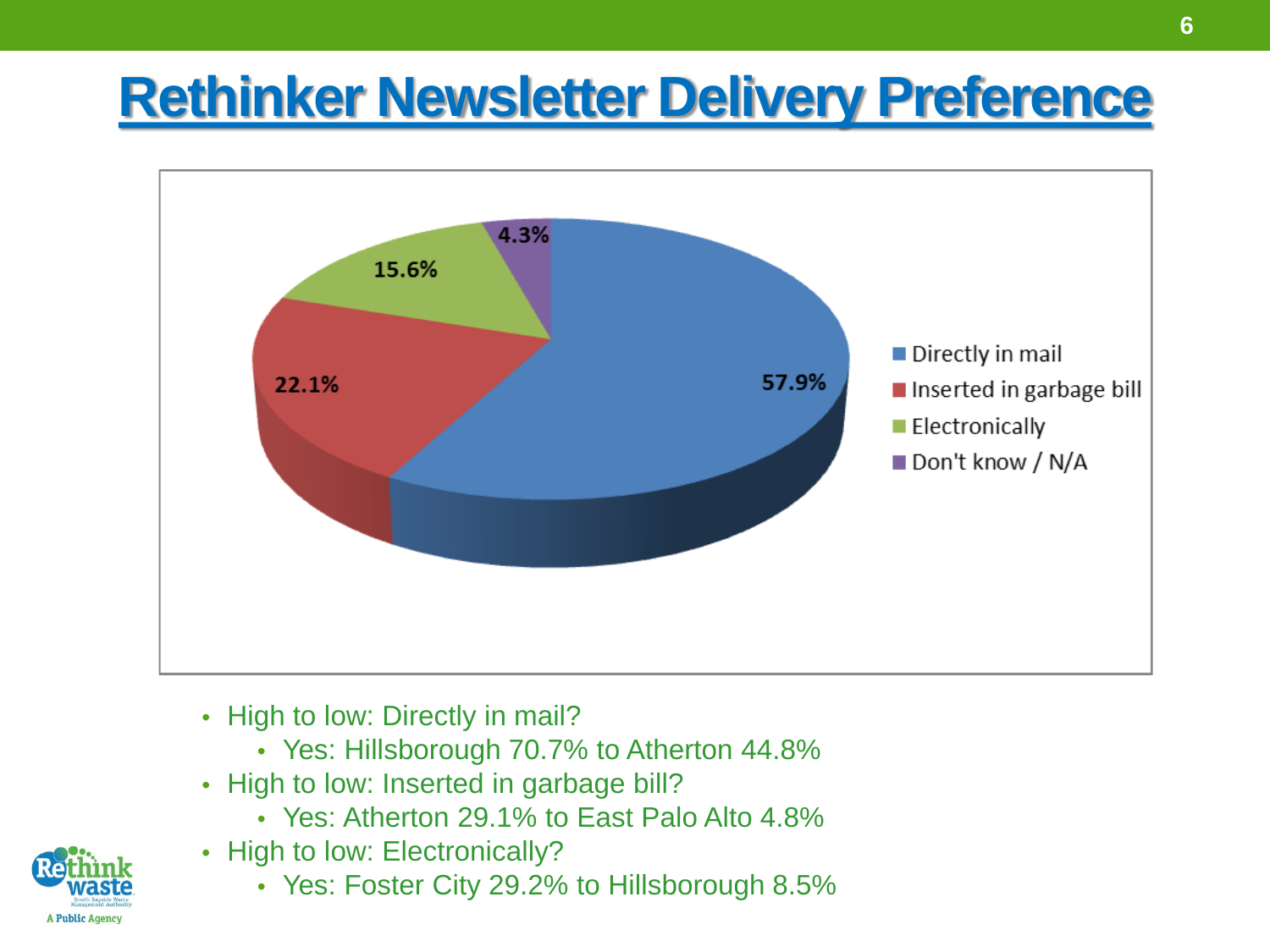### **Rethinker Newsletter Usefulness**



- Nearly 90% found it very to somewhat useful
- High to low: Very useful?
	- Yes: Burlingame 46.9% to San Mateo 26.5%
- High to low: Somewhat useful?
	- Yes: Atherton 69.1% to Belmont 48.0%

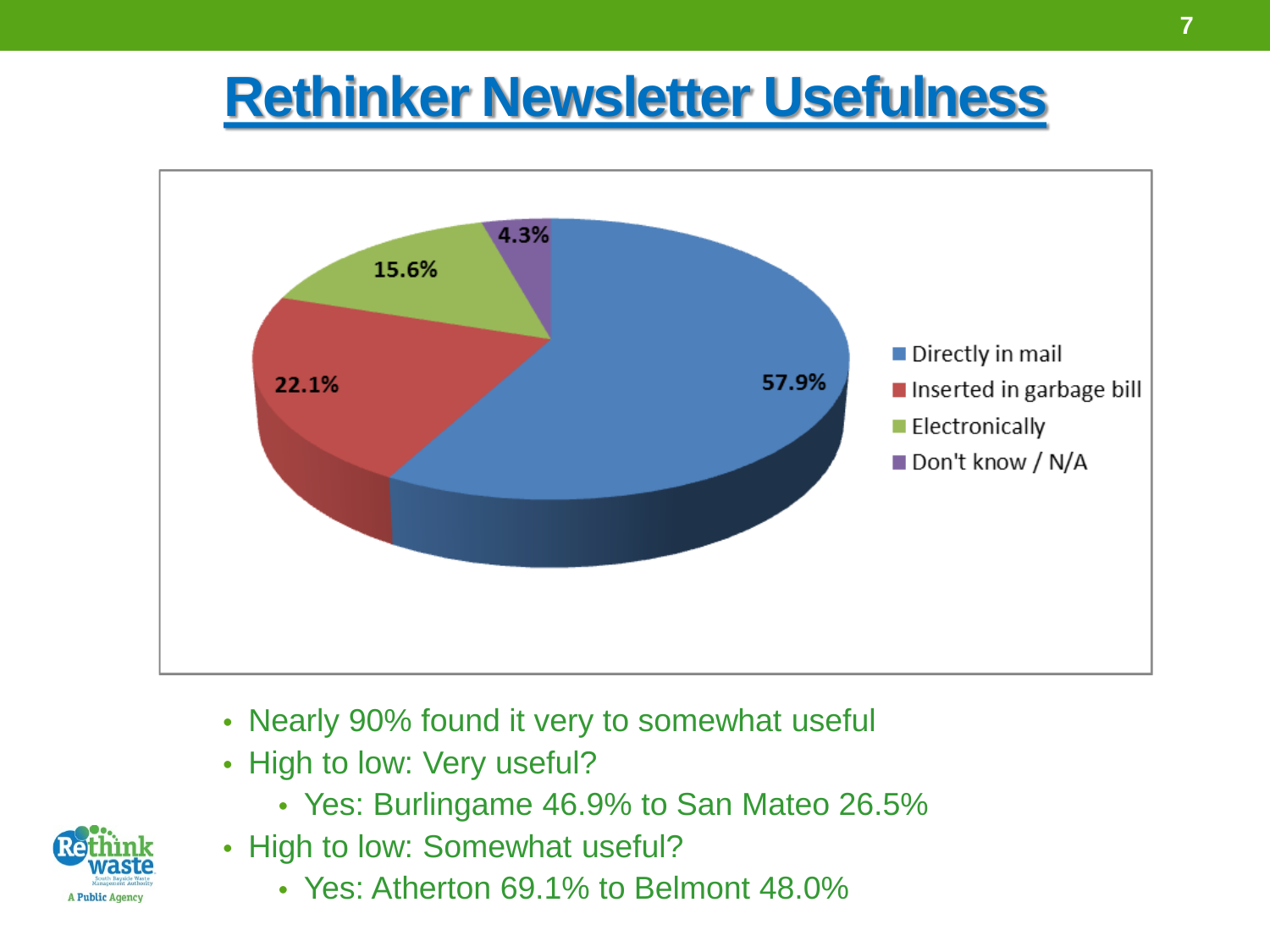# **Residential Recognition Program**



- Approximately 37% were very to somewhat interested
- High to low: Very interested?
	- Yes: San Mateo County 19.1% to Atherton 4.1%



- High to low: Somewhat interested?
	- Yes: Belmont 33.4% to Hillsborough 18.1%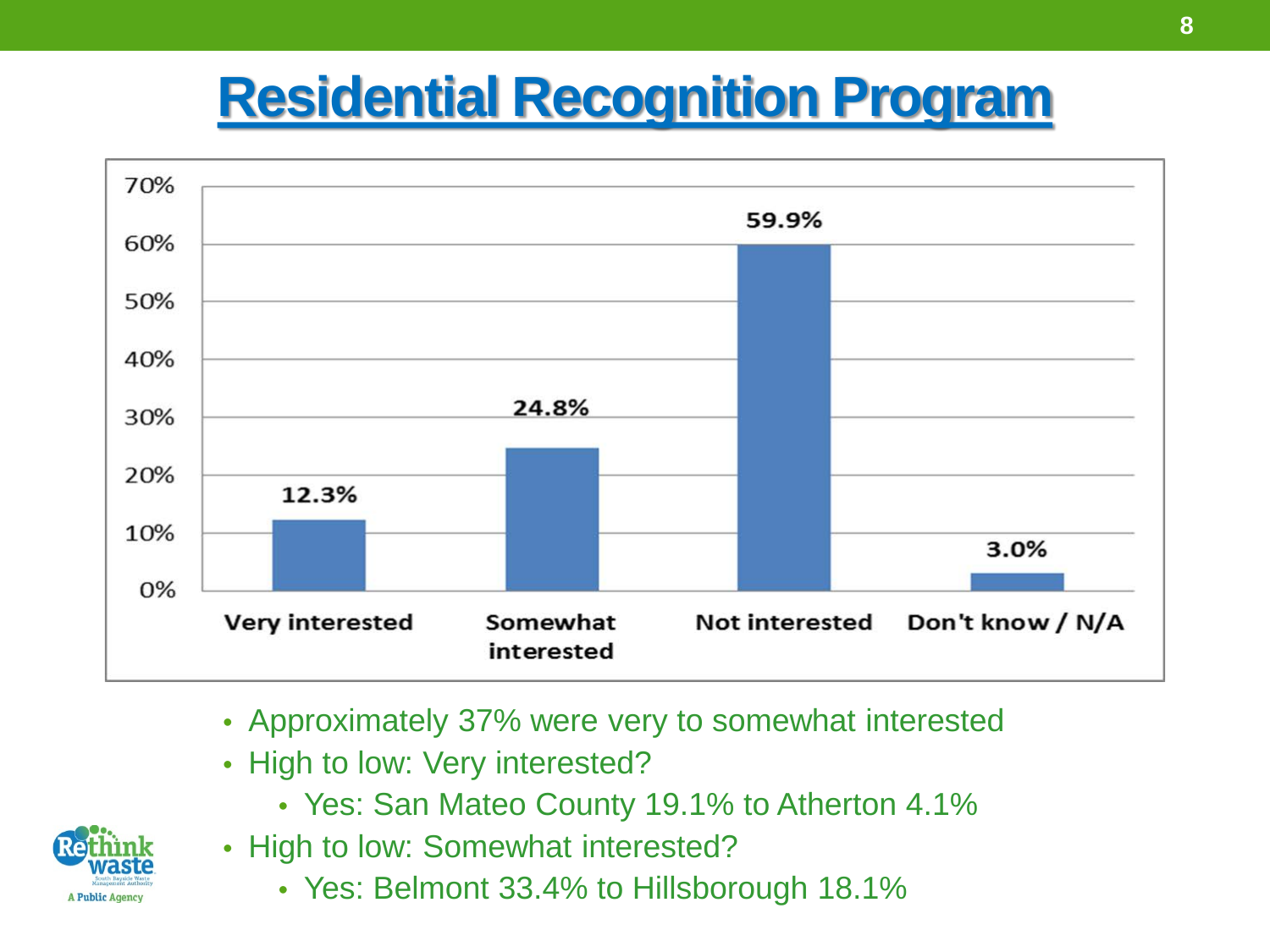# **Reason for Visiting Shoreway**



- Of those surveyed, 37.3% said they had visited Shoreway
- Nearly 91% of visitors used Shoreway's Public Recycling **Center**



• While 61% said they had not visited Shoreway, 73.3% of those also stated they had not gone to another facility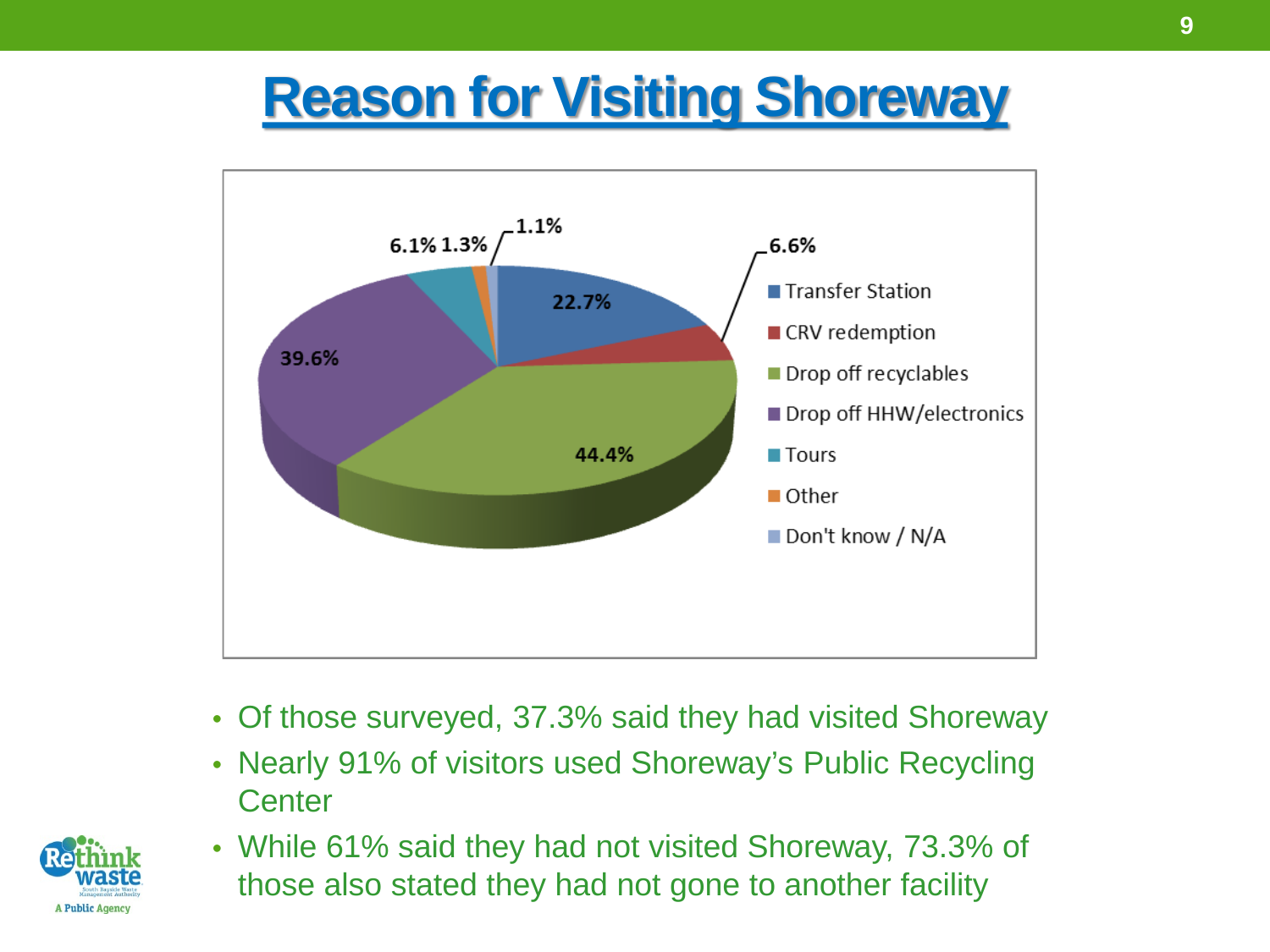# **Key Findings and Takeaways**

- There is not one specific means of outreach and message delivery that is significantly preferred by residents for overall outreach – combination of direct mail, electronic media, bill inserts and others.
- The FY1415 public education and outreach budget includes using this multi-faceted and comprehensive approach to message and information delivery.
- The Shoreway Environmental Center, as a public facility, is a key community resource and opportunities exist to increase overall usage of the facility.